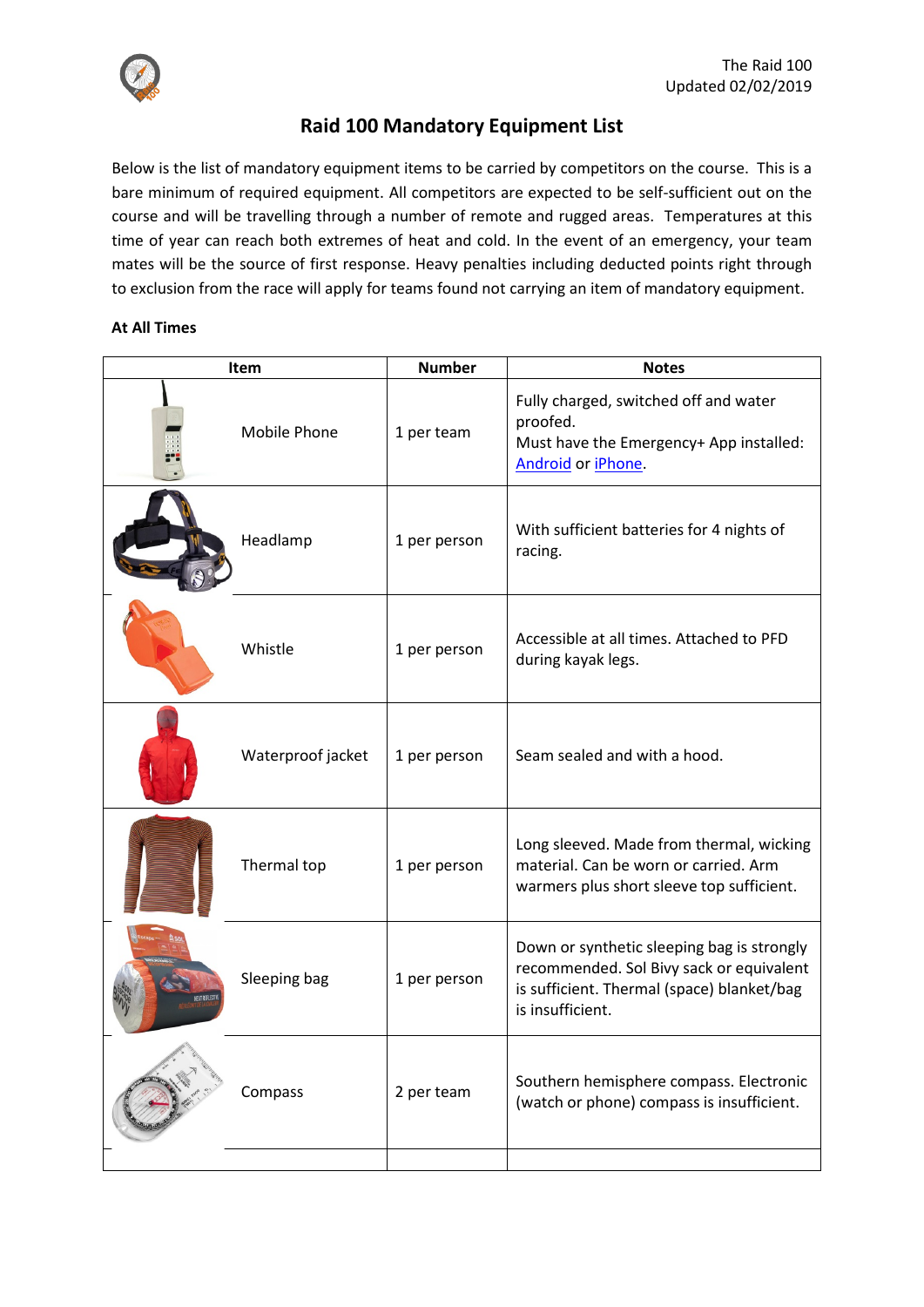

| Lighter          | 1 per team | Waterproofed. Strictly for emergency use<br>only.                                                                                                                                                       |
|------------------|------------|---------------------------------------------------------------------------------------------------------------------------------------------------------------------------------------------------------|
| Folding knife    | 1 per team | Sufficient for cutting rope in an<br>emergency. To be immediately accessible<br>at all times while kayaking.                                                                                            |
| First aid kit    | 1 per team | Sufficient for dealing with injuries in the<br>bush including cuts, stings, blisters, bites,<br>hypothermia, breaks, burns, pain,<br>diarrhea, infection, splinters, rash, chafing<br>and envenomation. |
| Spare headlamp   | 1 per team | Sufficient to read a map and see your feet<br>at night.                                                                                                                                                 |
| Spot GPS tracker | 1 per team | Provided by organisers. Always packed<br>with best line-of-sight to the sky as<br>possible. Teams to provide and carry 4 x<br>new AAA lithium batteries as a back up.                                   |

## **Mountain Bike Stages**

| Item |                   | <b>Number</b> | <b>Notes</b>                                                           |
|------|-------------------|---------------|------------------------------------------------------------------------|
|      | Mountain bike     | 1 per person  | Sufficient for riding on rugged trails.                                |
|      | Helmet            | 1 per person  | Must meet Australian standards.                                        |
|      | White front light | 1 per person  | To be on at all times when riding at night.<br>Headlamp is sufficient. |
|      | Red rear light    | 2 per person  | To be on at all times when riding, day or<br>night.                    |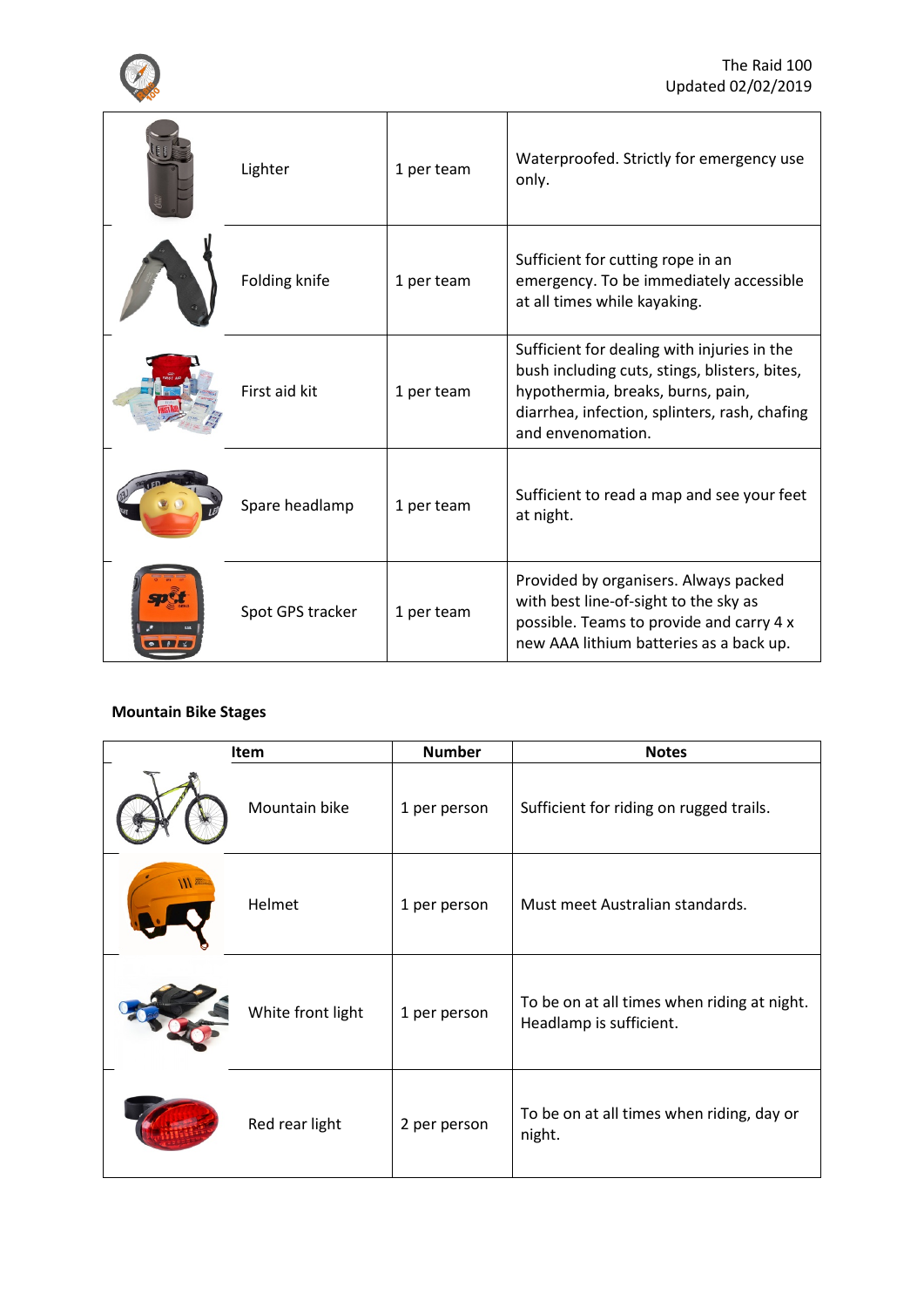

| <b>Item</b>        | <b>Number</b> | <b>Notes</b>                                                                                                                   |
|--------------------|---------------|--------------------------------------------------------------------------------------------------------------------------------|
| <b>PFD</b>         | 1 per person  | Type 2 or better. To be worn at all times<br>while kayaking. Inflatable PFDs are<br>insufficient. Can be provided if required. |
| Paddle             | 1 per person  | Paddles can be provided if required.                                                                                           |
| Helmet             | 1 per person  | To be worn at all times on white water<br>and ocean kayak legs. Bike helmet<br>sufficient.                                     |
| <b>Glow sticks</b> | 4 per person  | Minimum length of 10cm. Cracked and<br>worn high on the shoulder when<br>kayaking at night.                                    |
| Throw bag          | 1 per boat    | To be accessible at all times while<br>kayaking.                                                                               |

## **Boxes and Bags**

| <b>TEM.BOX4EIKE.COM.AV</b> | Bike Box   | 1 per person.<br>To meet airline standards, ie 140cm x 80cm x 30cm.<br>Labelled with competitor name and team name + number.<br>Maximum weight - 35kg.                                                                                   |
|----------------------------|------------|------------------------------------------------------------------------------------------------------------------------------------------------------------------------------------------------------------------------------------------|
|                            | Gear Box   | 2 per team for teams of 2. Labelled A and B.<br>3 per team for teams of 4. Labelled A, B and C.<br>$\bullet$<br>Black "XPD" style gear box mandatory.<br>Maximum weight 30kg.<br>Labelled with team name, number and the letters A to C. |
|                            | Kayak Bag  | 1 per team.<br>Must be able to transport all the team's mandatory kayak<br>equipment and kayak seating. Strictly no other item<br>permitted to be transported in kayak bags (penalties apply).                                           |
|                            | Paddle Bag | OPTIONAL - 1 per team<br>For transport of the team paddles if they can not be fit in<br>the team kayak bag.<br>Labelled with team name. Must contain paddles only.                                                                       |